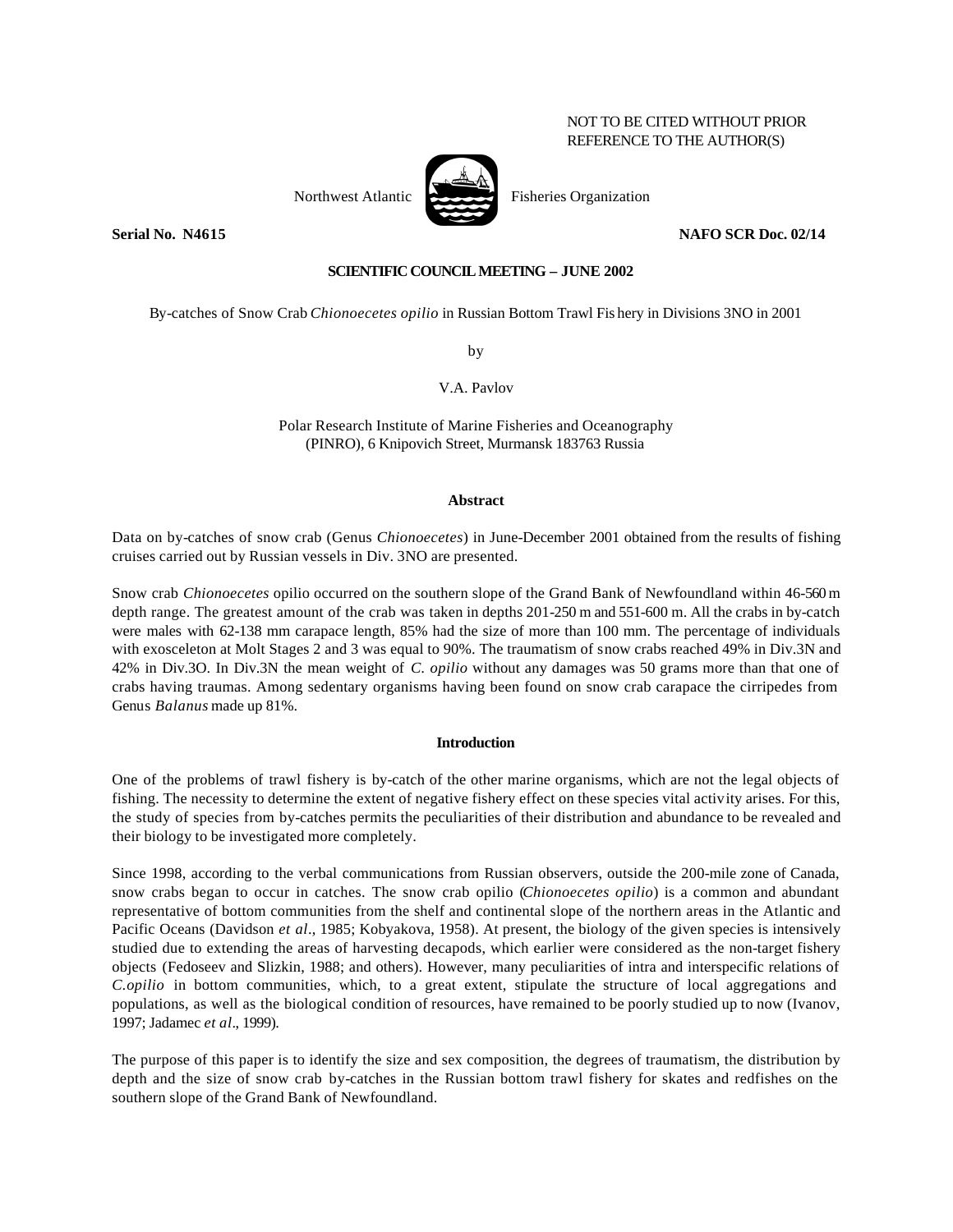#### **Materials and Methods**

Samples of snow crabs collected when fishing skates (Div. 3N) and redfishes (Div. 3O) by five Russian commercial vessels in the period from June to December 2001 served as the material for the paper. Characteristic of fishing gears and the data collected are presented in Table 1. Of 1 857 crabs caught, 836 individuals were analyzed.

Biological analysis included:

- measurement of carapace width to the nearest 1 mm;
- measurement of carapace length (to eyepit) to the nearest 1 mm;
- weighting crabs to within  $5 g$  (Div.3N);
- identification of sex;
- identification of molt stage;
- identification of damages to legs;
- identification of carapace incrustation.

After the biological analysis all crabs were released alive into the sea.

#### **Results**

The trawl fishery for skates was conducted in 46-105 m depths in Div.3N from 21 October to 1 December. The duration of hauls fluctuated from 2 to 7 hours.

In catches snow crab was represented by males with the carapace width of 66-135 mm (Fig. 1). Of them, the crabs with the size of more than 100 mm by carapace width made up 77%. Crabs occurred in 38% of hauls made in Div.3N. In this division, the snow crab by-catch was equal to 0.5 of an individual per an hour of hauling. When fishing skates moderate by-catch of snow crab was, apparently, conditioned by significant mesh size (240-320 mm) in trawl cod-end.

Snow crabs with carapace at Molt Stages 2 and 3 made up the bulk of by-catches. Early in December two males (with carapace width of 100 and 125 mm) with clean and soft carapace at the first post-molting stage were registered.

The percentage of traumatized crabs (with missing or partly damaged legs) was 49%. Of them, 3.8% of individuals had lost five walking legs. All the species of commercial crabs can loose the legs, to a greater or lesser extent. According to the observations by Ivanov (1997), the autonomy takes place more often in snow crab, in particular, in *C. opilio*, than in a stone king crab. A great traumatism does not allow crabs to perform vital functions (feeding, molting and so on) that, as a rule, lead to their death. The lack of animals with more than five traumas in the catch indicates that, obviously, this level of traumatism is critical (Selin, 1998). Mean weight of crabs without traumas amounted to 670 grams. That was 56 grams more, than in crabs having various damages. There were no observations over carapace incrustation in the area.

Some single specimens of crab *Hyas* sp. caught by trawls were recorded.

Fishery for redfish took place in 180-560 m depths in Div. 3O from June to December. Snow crab occurred within the range of 240-560 m. The largest by-catch of snow crab *opilio* (the average amount - 2.5-3.5 specimens per a haul) was recorded in 201-251 m and 551-600 m depths (Fig. 2). The duration of hauls varied from 3 to 6 hours. The by-catch of snow crab by various vessels fluctuated from 0.1 to 1.7 individuals per a hauling hour. In the catches, the snow crab *opilio* was only represented by males with 62-138 mm carapace width (Fig. 3). Of them, crabs with the carapace width of more than 100 mm made up 87%. All the snow crabs had exoskeleton at Molt Stages 2 and 3. Only in September, in the depth of 470 m five males (carapace width - 92-118 mm) having the carapace at the first post-molting stage were caught. Among the analyzed part of snow crabs, the percentage of those ones with damaged legs was 42%. Of them, 1.7% individuals lost five walking legs.

Observations over the carapace incrustation showed, that cirripedes from Genus *Balanus* made up 81%. The other sedentary organisms found on crabs were represented by cirripedes from Genus *Lepas* (2.5%) and corals (1.5%).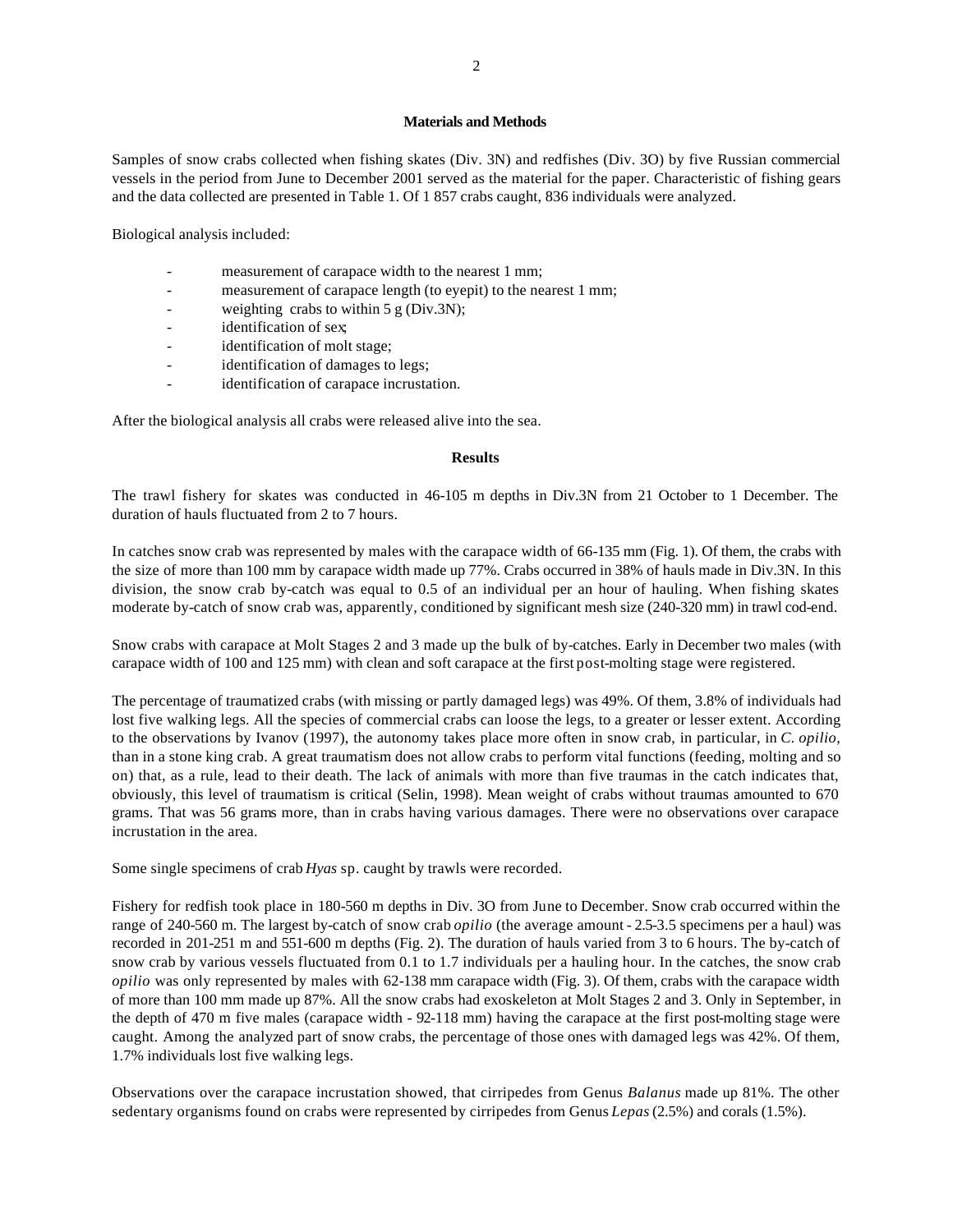The lack of females in catches was apparently, caused by different occurrence depths of different sex individuals. Perveeva (1999) investigating snow crab distribution at the north-eastern slope of the Sakhalin Island arrived at the same conclusion. The analogous results were obtained by the author (Pavlov, 2000) before, during the trawl fishery in Div. 3L in 2000.

Single individuals of *Hyas* sp. and *Lithodes maja* crab males were registered in trawl catches.

According to the results of investigations in Div. 3L in 2000 (Pavlov, 2000), the snow crab was of less size (72-128 mm), the percentage of individuals with carapace width of more than 100 mm was equal to 56%. Higher traumatism of snow crab in Div. 3L (56%) was, obviously, connected with a great number of tracks suitable for haulings in the Greenland halibut fishery.

Further, more complete study into snow crab *opilio* by-catches during the bottom trawl fishery in NAFO Regulatory Area will make it possible to obtain new, more detailed data on biology, distribution, abundance and structure of population in this crab habitat.

#### **Acknowledgements**

The author expresses his gratitude to the Russian observers in the NAFO Regulatory Area V. N. Mashkov, S. V. Bryzgalov, N. V. Gnilitsky and V. A. Lukjanov for collecting biological material on snow crab.

## **References**

- DAVIDSON, K., J. C. ROFF, and R. W. ELNER. 1985. Morphological, Electrophoretic, and Fecundity Characteristics of Atlantic Snow Crab, *Chionoetes opilio* and Implications for Fisheries Management. *Canadian Journal of Fisheries and Aquatic Sciences*, **42**(3): 474-482
- FEDOSEEV, V. Ya., and A. G. SLIZKIN. 1988. Reproduction and formation of populational structure of snow crab *Chionoecetes opilio* in the Far East seas. Marine commercial invertebrates: Trudy VNIRO, M., p.24-35 (in Russian).
- IVANOV, B. G. 1997. On the behavior of some commercial crabs (*Crustacea: Decapoda, Brachyura*, *Majidae* and *Anomura*, *Lithodidae*) and, in particular, snow crab (*Chionoecetes opilio*). Zoological Journal, **76**(3): 287- 293 (in Russian).
- JADAMEC, L. S., W. E. DONALDSON, and P. CULLENBERG. 1999. Biological field techniques for *Chionoecetes* crabs. Published by University of Alaska Sea Grant College Program. 80 pp.
- KOBYAKOVA, Z. I. 1958. Decapods (*Decapoda*) in the area of the southern Kuril Isls. Investigations of the Far East seas. AN SSSR Press, p.220-248 (in Russian).
- PAVLOV, V. A. 2000. By-catch of snow crab of the genus *Cheionoecetes* in Greenland halibut fishery in Division 3L in 2000. NAFO SCR Doc., No. 11 Serial No. N4378, 4 p.
- PERVEEVA, E. R. 1999. Distribution, living conditions and abundance dynamics of snow crab *Chionoecetes opilio* of the eastern Sakhalin. Investigations of fishery in the Sakhalin-Kuril and adjacent areas. Vol.**2**. Juzhno-Sakhalinsk, p.100-106 (in Russian).
- SELIN, N. I. 1998. Traumatism of snow crab *Chionoecetes opilio* from the western Bering Sea. Biology of the Sea, **24**(4): 261-264 (in Russian).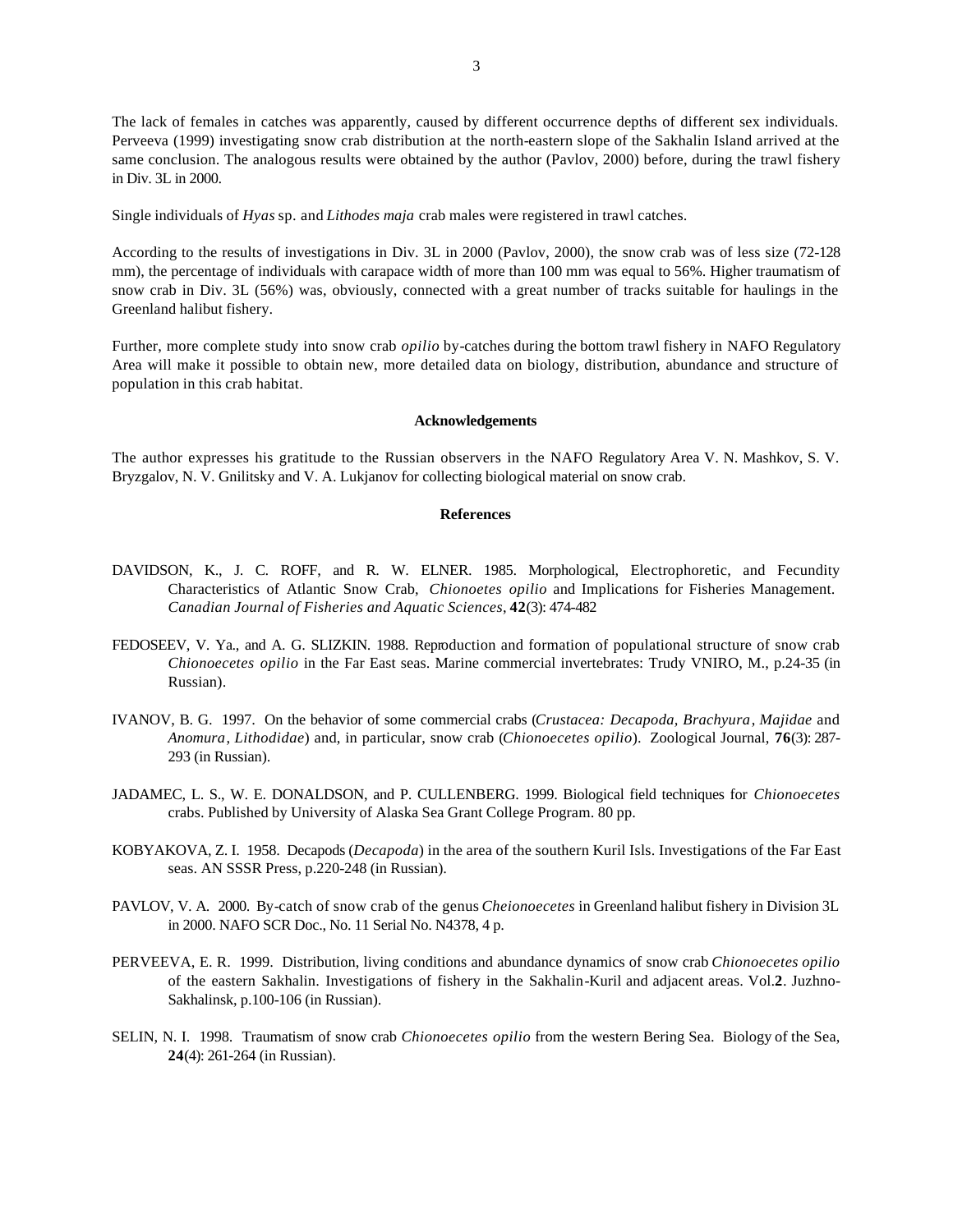| <b>Division</b> | Characteristic of fishing gears |            |             | Hauling<br>depths, | Total<br>number of<br>haulings | Number: of<br>caught<br>crabs/investi |
|-----------------|---------------------------------|------------|-------------|--------------------|--------------------------------|---------------------------------------|
|                 | Horizontal                      | Vertical   | Mesh of     | m                  | Catches                        | gated crabs                           |
|                 | opening, m                      | opening, m | cod-end, mm |                    | with crabs                     |                                       |
|                 |                                 |            |             |                    | 171                            |                                       |
| 3N              | $30 - 35$                       | $3 - 3.5$  | 240-320     | $46 - 105$         | 65                             | 373/108                               |
|                 | 27-29                           | $5 - 7$    |             |                    | 1246                           |                                       |
| 30              |                                 |            | 130         | 180-560            |                                | 1484/728                              |
|                 | $30 - 32$                       | $6 - 8$    |             |                    | 348                            |                                       |
| Total:          |                                 |            |             |                    |                                | 1857                                  |

Table 1. Characteristic of fishing gears and data collected



Fig. 1. Size composition of snow crab *opilio* males in Div. 3N in 2001.